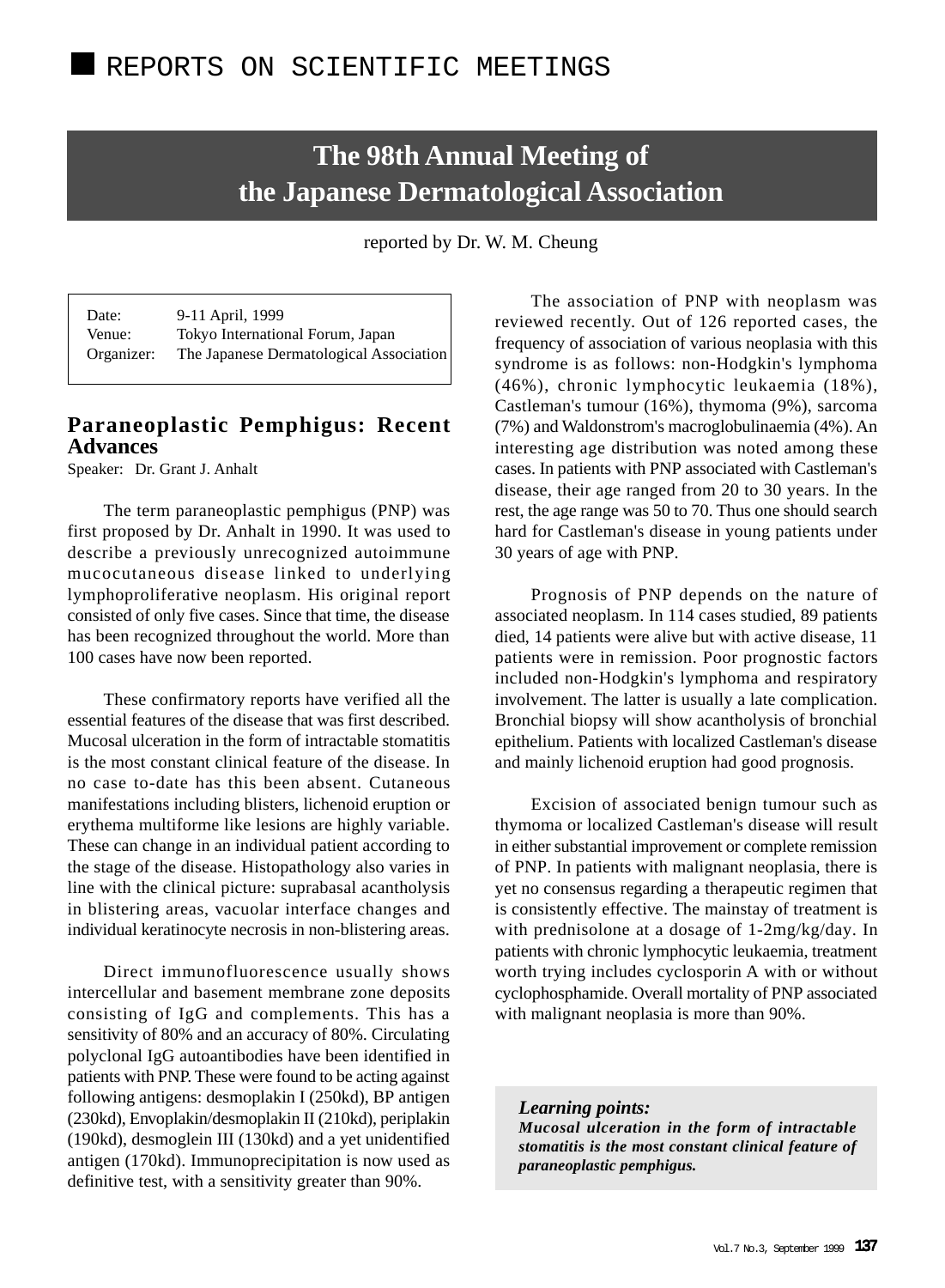# **Treatment of Severe Drug Eruptions**

Speaker: Dr. J. C. Roujeau

#### **Withdrawal of the suspected drug(s)**

Dr. Roujeau and his colleagues have been frequently involved in the treatment of AIDS patients with drug eruptions. They studied the impact of the timing of drug withdrawal in a large retrospective series of patients with Stevens-Johnson Syndrome (SJS) or Toxic Epidermal Necrolysis (TEN). It was found that an earlier withdrawal of drugs with short elimination half-lives was associated with a better survival, while the withdrawal of drugs with long half-lives  $(>24h)$  did not improve the prognosis. It was therefore suggested that immediate withdrawal of suspected drug(s) should be a priority when dealing with a drug eruption.

### **Symptomatic treatment**

In case of 'acute skin failure' (exfoliative dermatitis, TEN) management of patients must be undertaken in intensive care units or in burn units. The main principles of symptomatic therapy are the same as for major burns: warming of environment, correction of electrolyte disturbances, high caloric intake, and prevention of sepsis.

## **Specific therapy**

The hypothesis of an immunologic basis for most drug eruptions provided a rationale for using corticosteroids, immunosuppressive drugs and anticytokines. Systemic corticosteroids are probably useful in 'hypersensitivity syndrome' when there is predominant lesional infiltration by activated eosinophils. Systemic corticosteroids were shown to be deleterious in cases of advanced TEN. Their potential usefulness at the very early stages of SJS or TEN remains controversial. High intravenous doses of cyclophosphamide have been administered to a few patients with TEN following an ineffective treatment with corticosteroids for 1 to 5 days. It remains doubtful that the progression of the lesions was shorter than expected. Cyclosporin A has also been used in a few patients with a claimed benefit on the progression of the disease. In 2 out of 4 cases, the disease recurred. This unusual event might suggest a rebound phenomenon. A few patients appeared to benefit from treatment with pentoxifyllin, owing to its suppressive effect on the production of tumour necrosis factor (TNF). Thalidomide, another suppressor of TNF production, increased significantly the death rate when tested in a double-blind placebo controlled trial in patients with early TEN.

#### **Measures to avoid recurrences**

Patient and their first degree relatives should be given a written advice to avoid use of the responsible drug and chemically related compounds. Cases should be notified to regulatory agencies.

*Learning points: In severe drug eruptions, an earlier withdrawal of suspected drugs with short elimination half-lives was associated with a better survival.*

# **Analysis of the T Cells Involved in Autoantibody Production in Pemphigus Vulgaris**

Speaker: Dr. Michael Hertl

Pemphigus vulgaris (PV) is the classical example of an autoimmune disease of the skin. Its pathogenesis is mediated by circulating autoantibodies against distinct inter-keratinocyte antigen of human epidermis. It has been shown that IgG from PV sera reactive with desmoglein 3 (Dsg3), a desmosomal adhesion molecule, induced a disease resembling PV upon transfer into newborn mice. There is also evidence that autoreactive T-cells are present in antibody-mediated autoimmune diseases, such as myasthenis gravis and autoimmune thyroiditis. Involvement of CD4+ T lymphocytes in the pathogenesis of PV has been further suggested by the strong association of PV with the HLA class II alleles HLA-DR14. Recognition of epitopes of Dsg3, the autoantigen of PV, may thus be crucial for the initiation and perpetuation of Dsg3-specific T-cell responses. This then provides help to the B cells that produce Dsg3 specific autoantibodies.

Dr. Hertl and colleagues therefore sought to identify autoreactive T cells in patients with PV. They identified autoreactive T cells recognizing distinct epitopes of the extracellular portion of Dsg3 in the peripheral blood of PV patients with active disease.